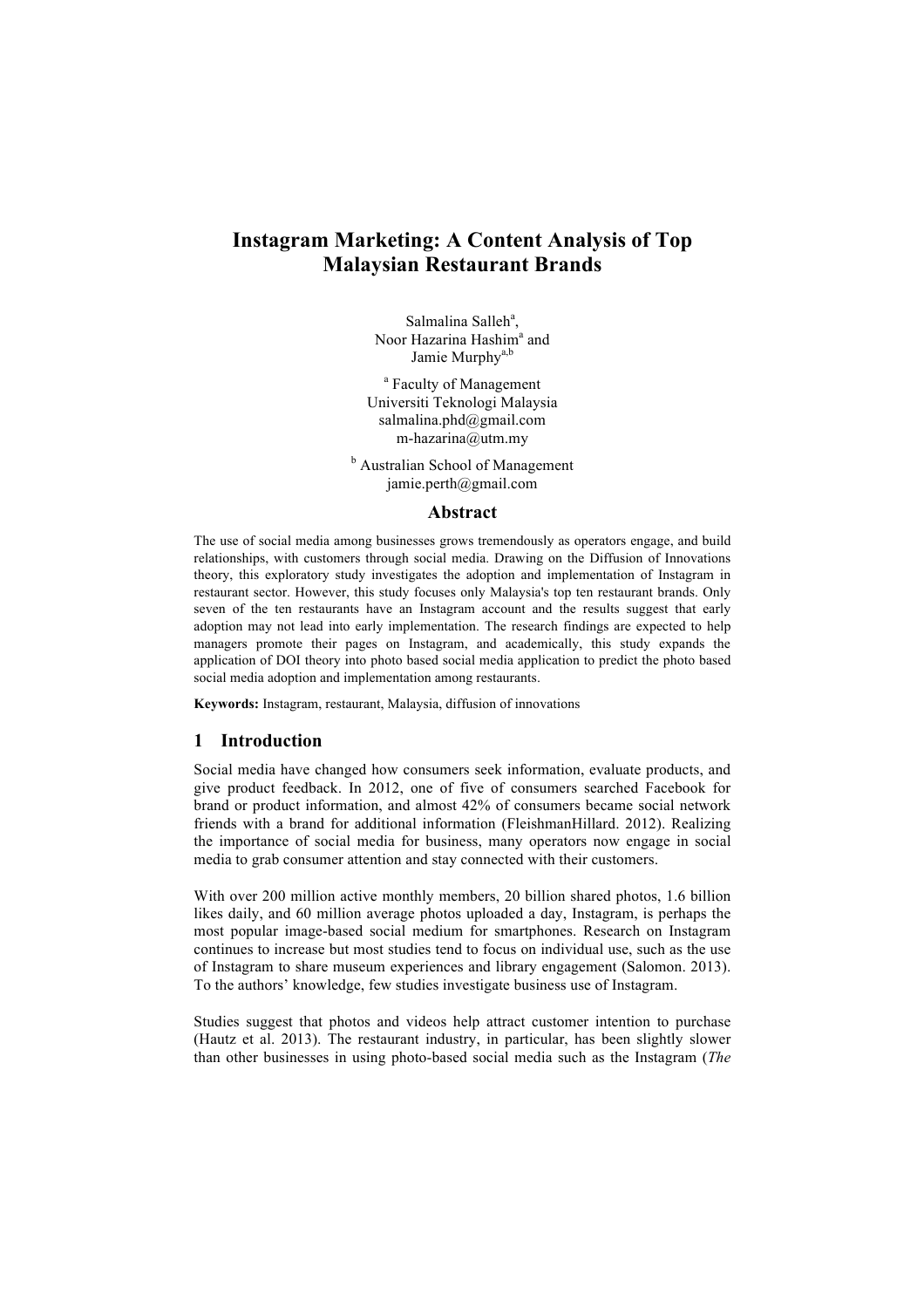*Huffington Post*, 2013). Photos in gastronomy blogs and restaurant advertisement for example, help tourists to experience sensory appeal, creating mental impression and inspire them to plan visit to the restaurant (Wang, 2014)

The Diffusion of Innovations theory laid the theoretical foundation for this research notes. Using two research streams, adoption and diffusion modelling (Hashim et al. 2014) this study investigates the *adoption*, when the restaurant opened its account, and the *implementation*, how the restaurant uses its page. This paper begins with literature on diffusion of innovations theory followed by the methodology. Next, the results are presented before concluding with a discussion of the study's academic and managerial implications.

### **2 Literature Review**

#### **2.1 Malaysia Restaurant Industry: An Overview**

To date, Malaysian tends to dine out due to several reasons. For example, with the current economic climate has led woman to participate in the Malaysian workforce and they have limited time for the meal preparation (Siew Heng & Khee Guan. 2007). Moreover, busier lifestyle has caused the demand of convenience food increases. In addition, dining out trend is one of the ways to socialize with their friends and family. As a result, the popularity of dining out culture has paved the way for the development of the restaurant industry in Malaysia. In 2010, the establishment of a restaurant in 2010 amounted 145, 320 establishments. Selangor recorded the highest number of restaurants establishments with 24, 233 establishments compared with other states followed by WP Kuala Lumpur and Johor which the number of establishment is 15, 801 and 15, 291 (Department of Statistics Malaysia. 2011).

#### **2.2 Restaurant Marketing on Social Media**

The rise of the Internet witnessed restaurants shifting their promotions from traditional advertising such as newspapers and brochures to online marketing. One of the first articles to discuss restaurant marketing on the Web concluded that Web marketing would become a necessity rather than an opportunity (Murphy et al.1996). Web sites help increase restaurant visibility, as consumers search for information online, but Web sites tend to one-way communication. Because of this limitation, restaurants are adding social media marketing that has higher interactivity than Web sites (Beese. 2011).

In the past few years, there has been a shift from text-based social media marketing to the rich photo-content social media marketing (Jennifer. 2014). Instagram is one of the popular photo-based social media sites for businesses to share pictures with their customers (Katherine. 2013). For example, Comodo Restaurant in Manhattan has implemented a new way to present the menu to their customers, called Instagram menu. The restaurant has created *#ComodoMenu* and added it to the bottom of the menu card. This new way of restaurant marketing encourages customers to add, share, and check out food offered at restaurants.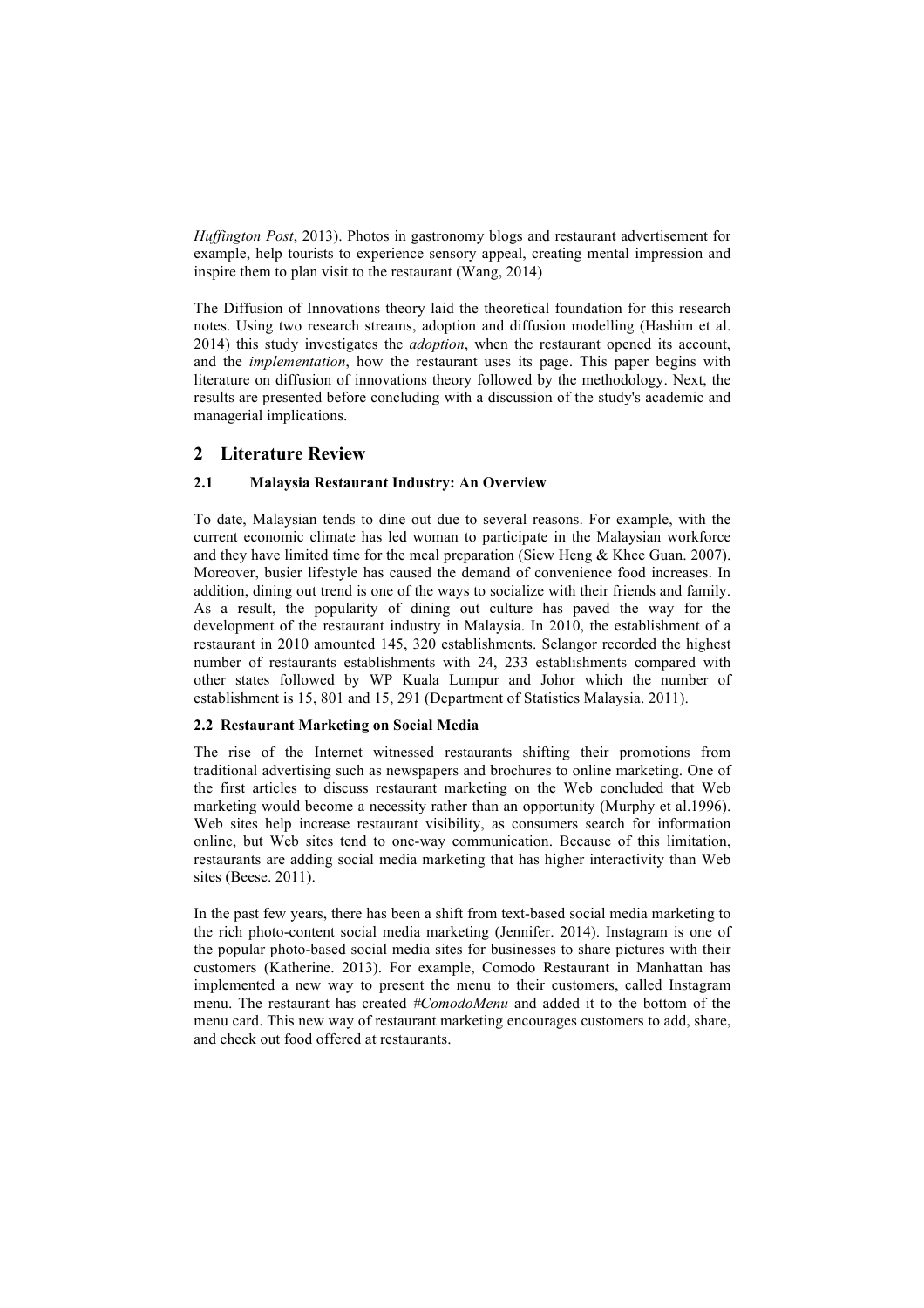#### **2.1 Diffusion of Innovations (DOI)**

Diffusion of Innovations (DOI) describes the innovation adoption and implementation processes at both the individual and organisational levels (Roger. 2003). Organisational adoption studies investigate factors influencing the adoption of innovations, adoption rates and adopter categories while diffusion examines the implementation of technology in an organisation.

Related to innovation adoption and implementation, bandwagon effects accelerate technology adoption, while the leapfrog effect accelerates technology implementation. Bandwagon effects describe adopting a popular technology because of fad or fashion (McBride. 1997). Poorly designed hotel Web sites (Morosan & Jeong. 2008) and failure to reply to guests' enquiry are examples of assimilation gaps in Internet technology diffusion.

While bandwagon effects accelerate technology adoption, the leapfrogging leads to late adopters bypassing early adopters in effective technology use (Ismail et al. 2011). For instance, a study on Malaysian hotels website implementation found a non-linear website implementation pattern and late adopter hotels outperformed the early adopter hotels in website implementation (Hashim. 2014). This exploratory study examines the current adoption and implementation of Instagram among the top brand restaurants in Malaysia.

# **3 Methodology**

This study uses Web content analysis to analyse the restaurants Instagram account. The content analysis, from 1-30 June 2014, drew on the top 10 restaurant brand Instagram accounts from top10Malaysia.com (RHA Media, 2012). Of the 10 restaurants, seven had an Instagram account. Table 1 below describes the restaurant sample. The adoption date, from instagram.com, is the date of the first image uploaded.

| <b>Restaurant</b> | A      | B      | $\mathbf C$ | D      | E      | F        | G       |
|-------------------|--------|--------|-------------|--------|--------|----------|---------|
| <b>Type</b>       | Fast   | Cafe   | Fast        | Coffee | Casual | Fast     | Casual  |
|                   | food   |        | food        | Shop   | dining | food     | dining  |
| Began             | 1982   | 1998   | 1973        | 1999   | 1995   | 1981     | 1994    |
| operation         |        |        |             |        |        |          |         |
| <b>Specialty</b>  | Burger | Coffee | Fried       | White  | Sushi  | Rice-    | Roast   |
|                   |        |        | chicken     | coffee |        | based    | chicken |
|                   |        |        |             |        |        | menu     |         |
| <b>Outlets</b>    | $250+$ | $115+$ | $500+$      | $237+$ | $80+$  | $130+$   | $93 +$  |
| <b>Adoption</b>   | 11 Sep | 18     | 7 Mar       | 5 Jun  | 2 Oct  | $25$ Jun | 1 Aug   |
| Date              | 2012   | Feb    | 2013        | 2012   | 2012   | 2013     | 2012    |
|                   |        | 2012   |             |        |        |          |         |
| Page age as       | 657    | 863    | 480         | 725    | 271    | 370      | 698     |
| on Jun            |        |        |             |        |        |          |         |
| 2014-10-26        |        |        |             |        |        |          |         |
| (in days)         |        |        |             |        |        |          |         |

**Table 1**. Summary of restaurant background and Instagram information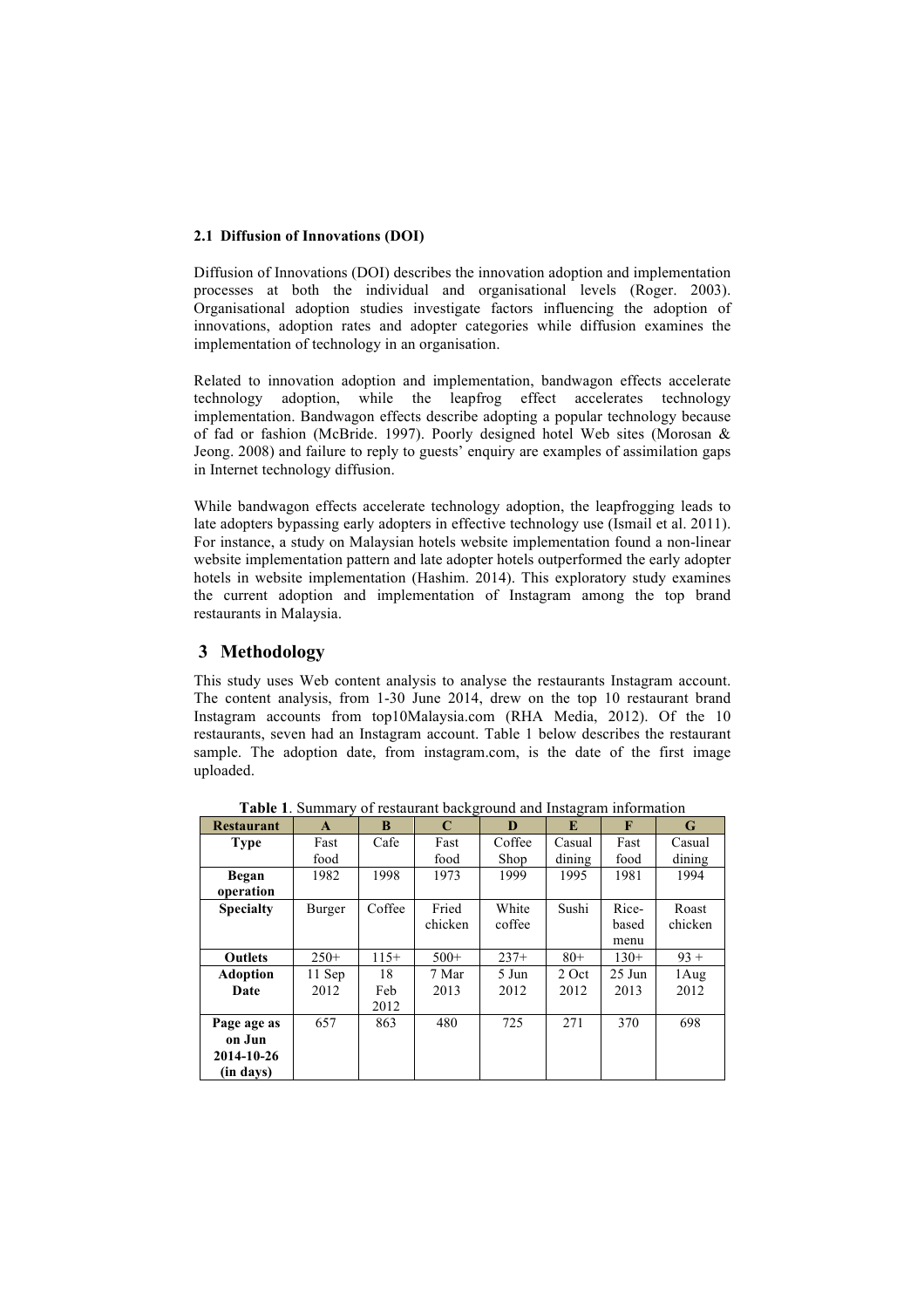| <b>Total photos</b> | 189  | 340   | 146  | 33  | 72   | 100 | 203    |
|---------------------|------|-------|------|-----|------|-----|--------|
| <b>Total videos</b> |      |       |      |     |      |     |        |
| No. of              | 4492 | 21,39 | 3734 | 198 | 4541 | 289 | 27,612 |
| followers           |      |       |      |     |      |     |        |

# **4 Results**

Table 1 above illustrates how these seven brands implemented their Instagram pages. Of the seven restaurants, Restaurant G had the highest number of followers, 27,612, followed by Restaurant B with 21,396 followers. Restaurant D has the least number of followers, 198. Based on the adoption date, five restaurants started using Instagram in 2012, followed by the other two restaurants in 2013. Restaurant B has the oldest page age and Restaurant E has the youngest page.

Next, this study investigates the number of photos posted on the page until June 2014. Restaurant B had the most posts, 340 photos, since launching the page in 2012, followed by restaurants G (203 photos) and A (189 photos). Showcasing leapfrog effect, where late adopters performed better than early adopters, restaurants C and F have 146 and 100 photos, respectively, compared with less than 100 photo posts by restaurants D and E since 2012.

Concerning videos, restaurant C posted the most videos, 12 since the restaurant adopted Instagram in 2013. This result could be a leapfrog effect. Restaurant C surpassed the early adopters, restaurants A and G with three videos, restaurant B with two videos, and restaurant F with one video. Restaurants D and E did not post any videos.

# **5 Conclusion**

Academically, this study adds to diffusion of photo-based social media marketing research particularly in Malaysia. As photos are worth a thousand words, customers can digest information easily by viewing a photo instead of reading text. Restaurants should keep their information updated and maintain an active online presence.

The results show only seven out of the top ten brands with an Instagram account. With it increasing popularity, photo-based social media presence seems to be very helpful in promoting restaurants. The results illustrate that early adoption does not necessarily lead to early implementation. Restaurants not updating their pages, D and E, may have jumped on the Instagram bandwagon, while Restaurant C exhibits technology leapfrogging in Instagram implementation versus the early adopters in number of video post.

Some limitations of the study should be highlighted. First, this study is limited to the top ten restaurants in Malaysia. Future research could replicate this study in other industries such as hotels, use a larger sample. Second, the absence of inter-coder reliability, other studies could also address a shortcoming of this exploratory study and check the inter-coder reliability (Krippendorff. 2012). Moreover, future studies